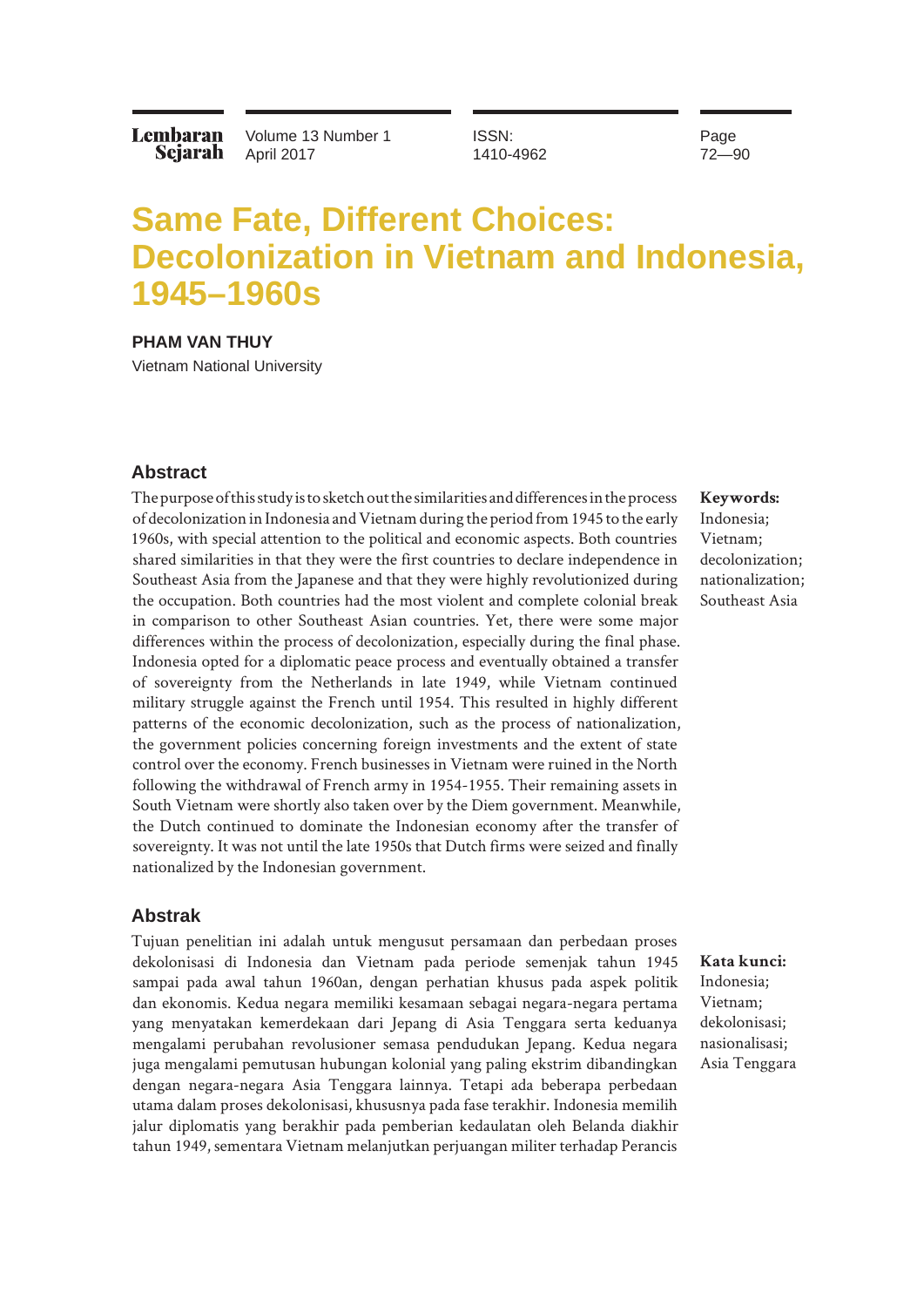sampai tahun 1954. Hal ini mengakibatkan perbedaan pola dekolonisasi ekonomi yang sangat signifikan, seperti dalam proses nasionalisasi, kebijakan pemerintah akan investasi asing serta tingkat penguasaan ekonomi oleh negara. Bisnis Perancis di Vietnam hancur di Utara setelah mundurnya militer Perancis pada tahun 1954- 1955. Sisa aset di Vietnam Selatan juga akan diambil alih oleh pemerintahan Diem. Sementara Belanda tetap mendominasi ekonomi Indonesia setelah penyerahan kedaulatan. Baru pada akhir tahun 1950an, firma-firma Belanda diambil alih dan akhirnya dinasionalisasi oleh Pemerintah Indonesia.

Indonesia and Vietnam were the first colonies in Asia to declare independence in 1945 through their armed revolution against the fascist Japanese occupation. The independent Republic of Indonesia was declared by Sukarno and Mohammad Hatta on 17 August, while in Vietnam, on 2 September, Ho Chi Minh read the Declaration of Independence, proclaiming the birth of the Democratic Republic of Vietnam. Shortly after the capitulation of Japan, however, British troops landed in southern Vietnam and then Indonesia as a contingent of Allied forces to disarm the Japanese and repatriate Allied internees and prisoners-of-war. Under the assistance of British forces, the Dutch and the French also landed troops in Indonesia and Vietnam respectively, but for the purpose of restoring colonial rule, which they had surrendered to the Japanese on the eve of the Pacific War.

Aware of heavy losses and hardship that would inevitably arise if their countries immediately precipitated a war of resistance, the Vietnamese and Indonesian leaders attempted to save their fledgling independence by diplomatic negotiations. In 1946, Vietnam constantly signed with France the 6 March Accords and the 14 September Modus Vivendi. In Indonesia, a truce agreement with the Dutch was also initialled at Linggarjati on 15 November 1946. These agreements were widely considered a serious infringement on the two countries' independence proclamation of 1945. This made military conflict in Indonesia and Vietnam in the near future unavoidable. On 19 December 1946, President Ho Chi Minh called upon the Vietnamese for a war of resistance against the French colonialists. After eight years of warfare, on 21 July 1954, the Geneva Agreement was signed, by which the French agreed to withdraw from Indochina.

Meanwhile in Indonesia, initiatives to begin the fight were given to the Dutch, who sought a military victory to enforce the implementation of Linggarjati agreement. Between 1947 and 1949, the Dutch launched two major military offensives, in Dutch historiography known as the First 'Police Action' (20 July 1947 - 4 August 1947) and the Second 'Police Action' (19 December 1948 - 5 January 1949). These military actions resulted in the conclusion of the Renville Agreement of 17 January 1948 and the subsequent agreements at Round Table Conference of 2 November 1949.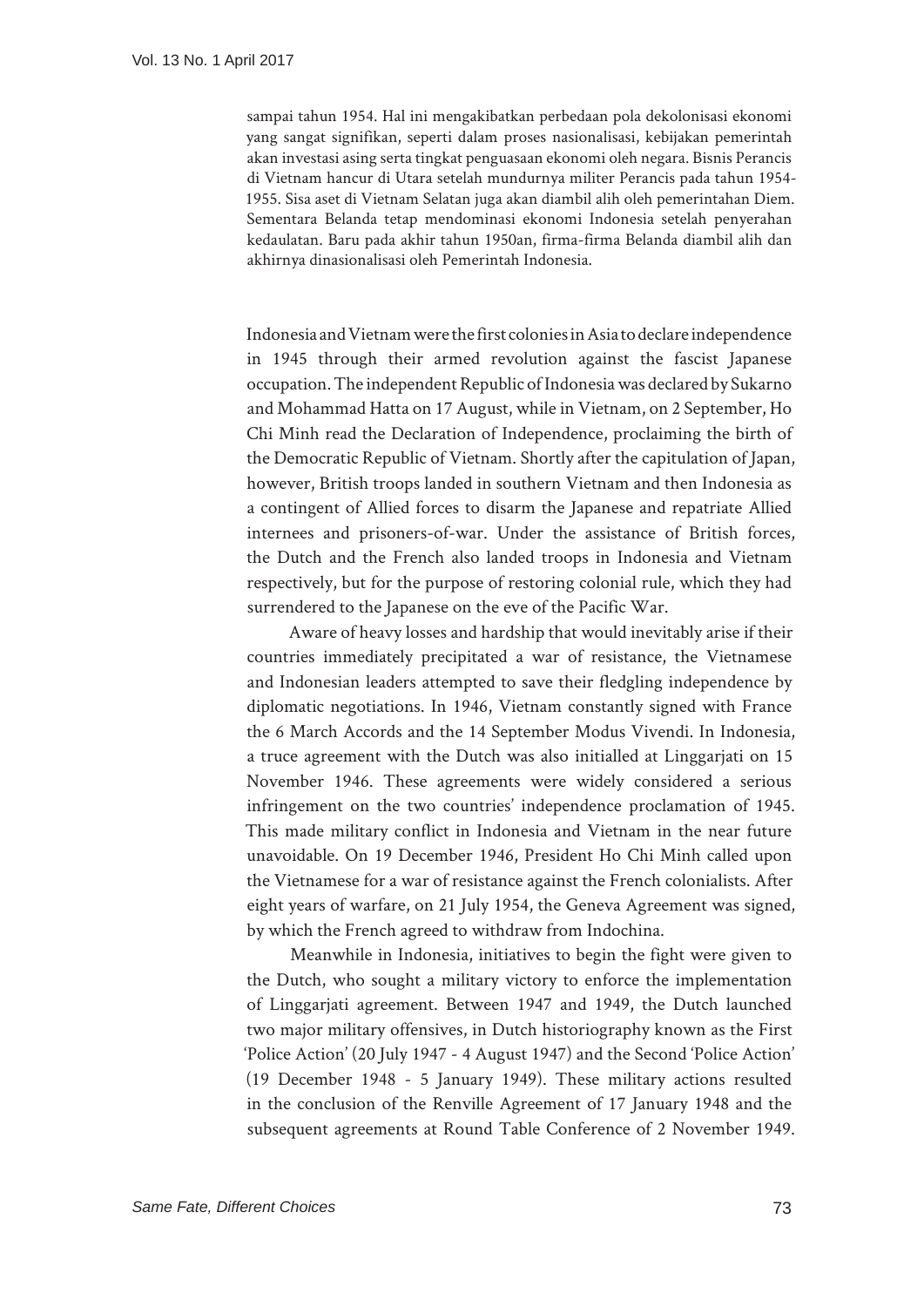Although the Netherlands agreed the transfer of sovereignty to the United States of Indonesia, the newly independent government had to shoulder a substantial war debt (4.5 billion guilders or \$ 1.1 billion) (Meijer, 1994: 536) in addition to the obligation of guaranteeing the continuing operation of Dutch enterprises. The economic side of the Indonesian revolution only came to an end in the late 1950s, when most of the Dutch firms were taken over by the Indonesian military and labour unions.

In general, the Indonesian revolution can be divided into two episodes, political decolonization (1945-1949) and economic decolonization (1950- 1960). In Vietnam, the process took place somewhat reversely; French entrepreneurs began to transfer their capital out of Indochina since the late 1940s, before the military withdrawal, which took place after the fall of Dien Bien Phu in 1954. The attempt of this paper is to sketch out the similarities and differences in the process of decolonization in Indonesia and Vietnam during the period 1945-1960. Particular attention is given to military struggles and diplomatic negotiations leading to the conclusion of agreements for independence in the two countries. Economic decolonization will be discussed as a separate part of analysis so as to emphasize the divergence in patterns of decolonization in Southeast Asia. The involvement of Americans as a key factor determining the outcome of the war will be also brought into discussion.

## **Political decolonization**

Soon after the French - Vietnamese Accord of 6 March 1946, the Dutch Lieutenant- Governor General in post-war Netherlands Indies, H.J. van Mook, decided to use this Accord as a model by which the Netherlands and the Republic could reach an agreement. In the 6 March Accord, it was agreed that France recognized the Democratic Republic of Vietnam as a free state, having its own government, parliament, army, and finances and forming part of the Indochinese Federation in the French Union. The Vietnamese government agreed to the landing of 15,000 French troops in northern Vietnam to replace the Chinese *Kuomintang* army.<sup>1</sup> These troops were scheduled to be gradually reduced over a five-year period and replaced by Vietnamese Army. Both parties would take necessary steps to end hostilities, to maintain troops in their respective positions, and to create an atmosphere favourable for the immediate opening of friendly and frank negotiations.

<sup>1)</sup> As decided among Allied Forces, on 14 August 1945, the Chinese *Kuomintang* army entered North Vietnam with a task to supervise the repatriation of the Japanese Army. The *Kuomintang* did not recognize Ho Chi Minh's government, but supported the Viet Quoc and Viet Cach, two major Vietnamese non-communist parties. In February 1946, the *Kuomintang* signed with the French a treaty by which the *Kuomintang* forces ceded the rights to occupy North Vietnam to French forces. In return, the French gave up certain rights in China to the *Kuomintang*.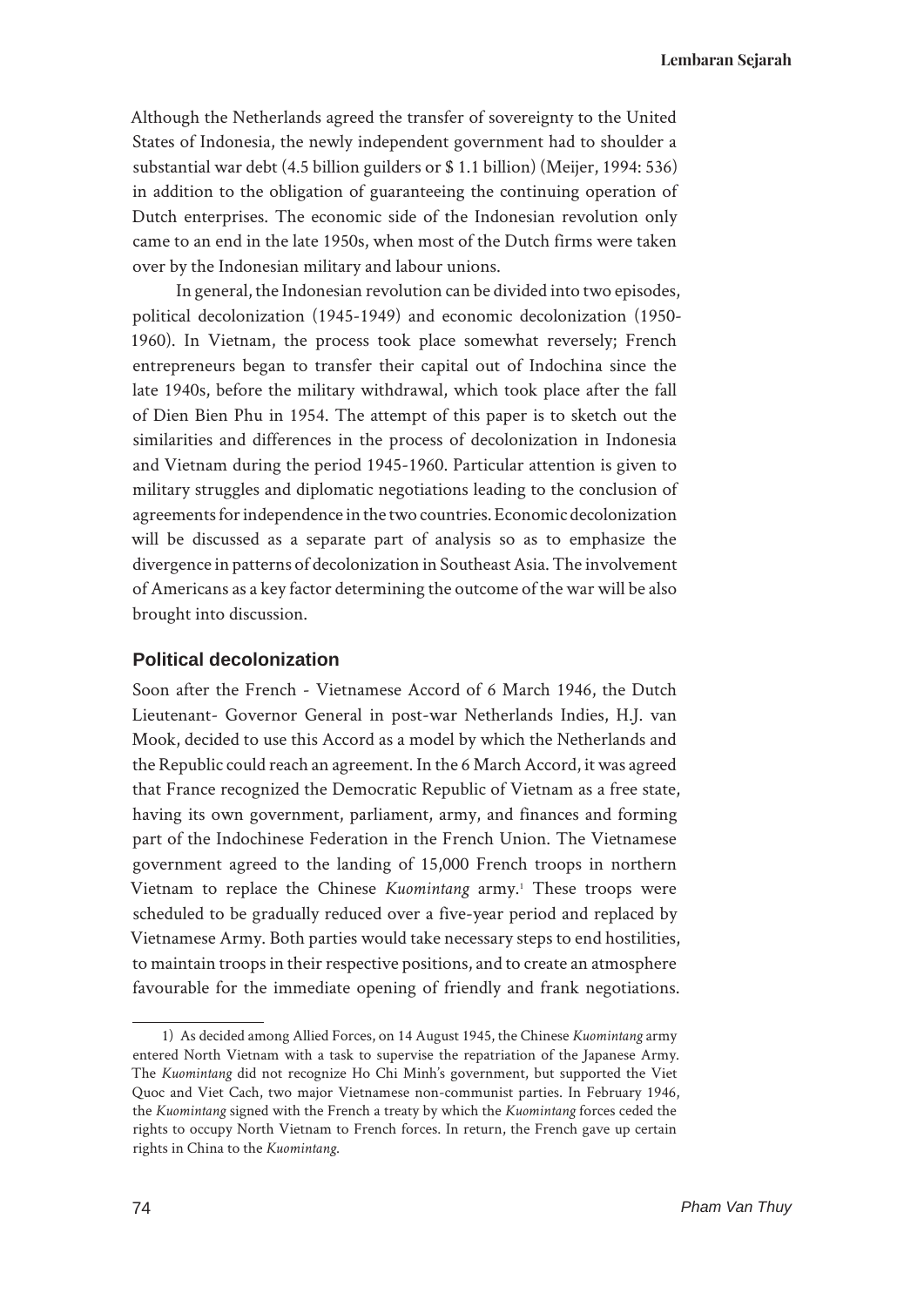These negotiations would deal particularly with the diplomatic relations between Vietnam and foreign states, the future status of Indochina, and economic and cultural interests (Le Mau Han (eds), 2002: 41; Logevall, 2001: 138). Such matters were indeed brought into discussion at the conferences in Da Lat in April-May and in Fontainebleau in July-September, but no agreements were reached. To avoid an early war, on 14 September 1946, Ho Chi Minh reluctantly signed with M. Moutet, the representative of French government, the Modus Vivendi, which provided a ceasefire in Vietnam in exchange for a number of economic concessions from the Vietnamese government (Vu Duong Ninh, 2014: 90-97).

Given the fact that over the whole of Indochina, France only recognized the independent status of Vietnam, the Netherlands therefore could also follow suit by acknowledging the Republic's control over a certain part of the Netherlands East Indies (Yong Mun Cheong, 1982: 76). In return, the Republic would agree to be a member of a federal state in Indonesia, which would then join with the Netherlands in a union. On 25 March 1946, Van Mook submitted to the Republican government four articles based on the 6 March Accords.2 In his view, only Java would be under the Republic's control. In the Linggarjati Agreement initialled on 15 November 1946, however, the Republican territory also included the island of Sumatra.

According to the Linggarjati Agreement, the Dutch government recognized the Republic as the *de facto* authority in Java and Sumatra. The Dutch and Republican governments cooperated toward the establishment of a sovereign democratic federal state called the United States of Indonesia (Republik Indonesia Serikat-RIS), which would consist of three states, the Republic, Borneo and the Great East. Territories not willing to join the RIS could decide by democratic processes their own special relationship to the RIS and to the Netherlands. The Dutch and Republican governments cooperated toward the formation of the Netherlands-Indonesia Union, which would set up its own agencies for the regulation of matters of common interests to the member states, specifically the matters of foreign affairs, defence and certain financial and economic policies. The Republic would recognize all claims by foreign nationals for restitution honouring their rights and properties within areas controlled by the Republic. Any dispute arising from the Agreement would be settled by arbitration (Yong Mun Cheong, 1982: 95).

<sup>2)</sup> The four articles are: 1) with the exception of the territories held by the Allied Military Administration, the Dutch government would recognize the Republic as exercising *de facto* authority in Java. The Republic would cooperate with the Dutch government in the creation of an Indonesian federative Free State of which the republic would be a partner. 2) The Republic would agree to landing of Dutch troops to implement Allied tasks. 3) Both parties would agree to cease hostilities. 4) The Dutch government would consult with the Republic and representatives of the areas outside Republican control on the political structure of the future Indonesian state and its relations with the Netherlands Kingdom (Smit, 1962: 30-31).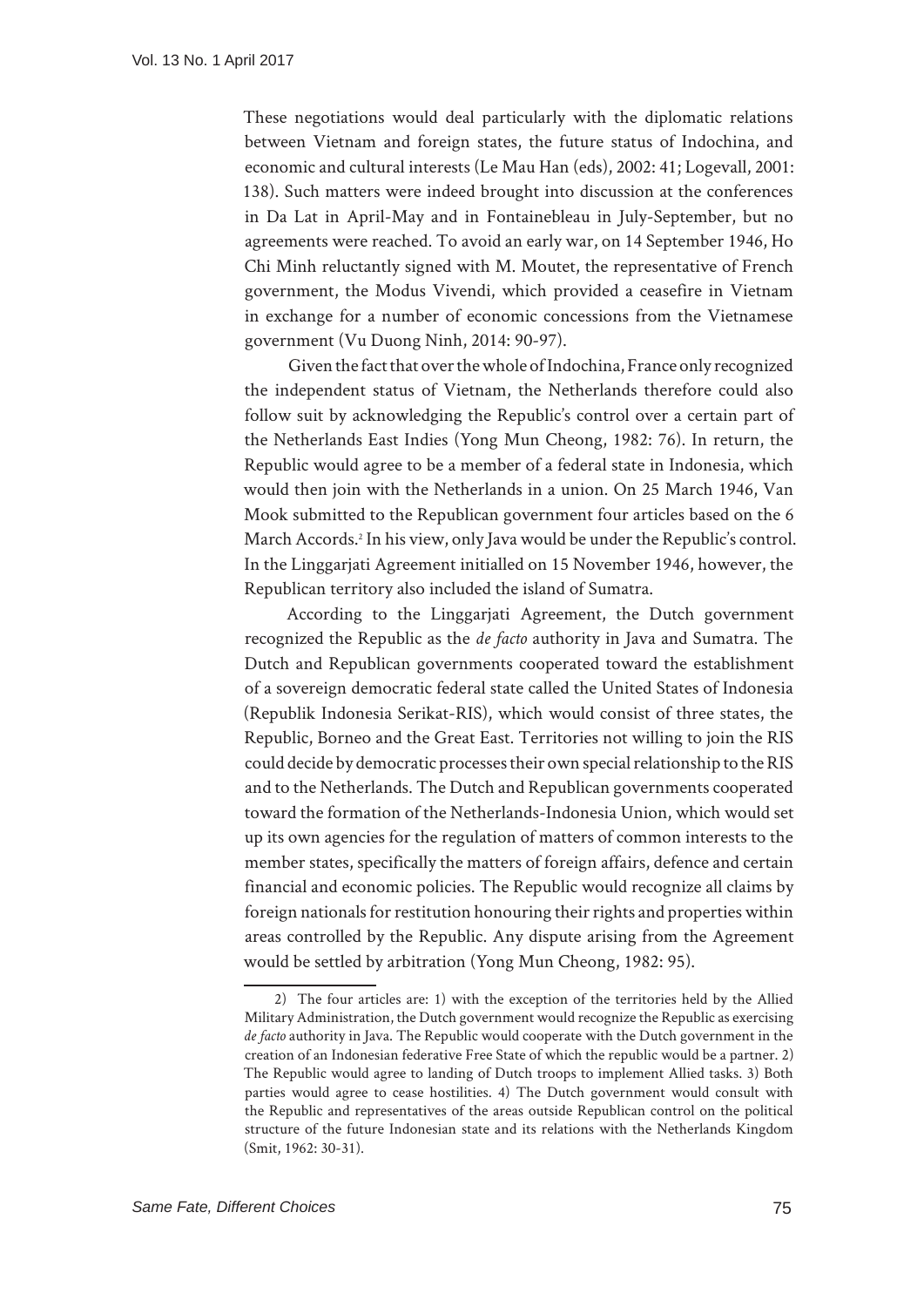Although the Linggarjati Agreement had its genesis in the 6 March Accord, it is a mistake to think that with these agreements, Indonesia and Vietnam achieved the same degree of sovereignty. Vietnam had always been a legally status even long before the arrival of the French and Ho Chi Minh did not demand sovereignty over the whole of Indochina. In the Accord, the French made a promise that they would not interfere in the unification of three parts of Vietnam, consisting of Tonkin, Annam, and Cochinchina. Meanwhile, the Indonesians demanded recognition over the whole former Netherlands East Indies, but the Linggarjati Agreement restricted the Republican authority to only Java and Sumatra. Yet both the 6 March Accord and the Linggarjati Agreement were soon broken because of military actions by respectively French and Dutch forces. Nevertheless, the motivation of the French and the Dutch behind these actions were different. French attempted to break the 6 March Accord, while Van Mook sought for the means to enforce the terms of the Linggarjati Agreement.

The military conflict in Vietnam was ignited on 20 November 1946 over the French occupation of Hai Phong and Lang Son in northern Vietnam. Tensions accelerated in December, when French troops brought about massacres and bombing in and around the capital of Hanoi. At once, two ultimatums were also sent to the Vietminh demanding for the handing over the administration of Hanoi to French forces at the latest on the morning of 20 December (Ho Khang, Trinh Vuong Hong, 2001: 188-189). To forestall French assaults, in the late evening 19 December 1946, it was broadcast on radio across the country Ho Chi Minh's appeal for a national war of resistance: "Fight with all the means at your disposal. Fight with your arms, your picks, your spades, and your sticks" (Tonesson, 2009:222). This is generally known as the start of the First Indochina War, which lasted until 1954. Ho Chi Minh and the revolutionary government apparatus subsequently retreated from Hanoi to the northernmost Viet Bac base.

In Indonesia, military conflicts began relatively later. Following the failure in the implementation of the Linggadjati Agreement due to the resistance by the Indonesians, between January and March 1947, the Dutch gradually pushed forth their occupied perimeter to outside the city of Surabaya. At midnight on 20 July 1947, Dutch forces launched the socalled First 'Police Action' (*Operatie Product*) against the Republican territory. From Jakarta and Bandung two strong divisions moved out to occupy most of West Java. Two other divisions were sent from Surabaya and Semarang to seize the control of East Java and made some encroachments on the Republican territory in Central Java. In Sumatra, units moved out from Medan to capture control of the surrounding plantation areas (Krimp, de Ruyter, 1980: 37-58). The tactical aim of the First 'Police Action' was two-fold: to destroy the major body of the Republic's armed forces and to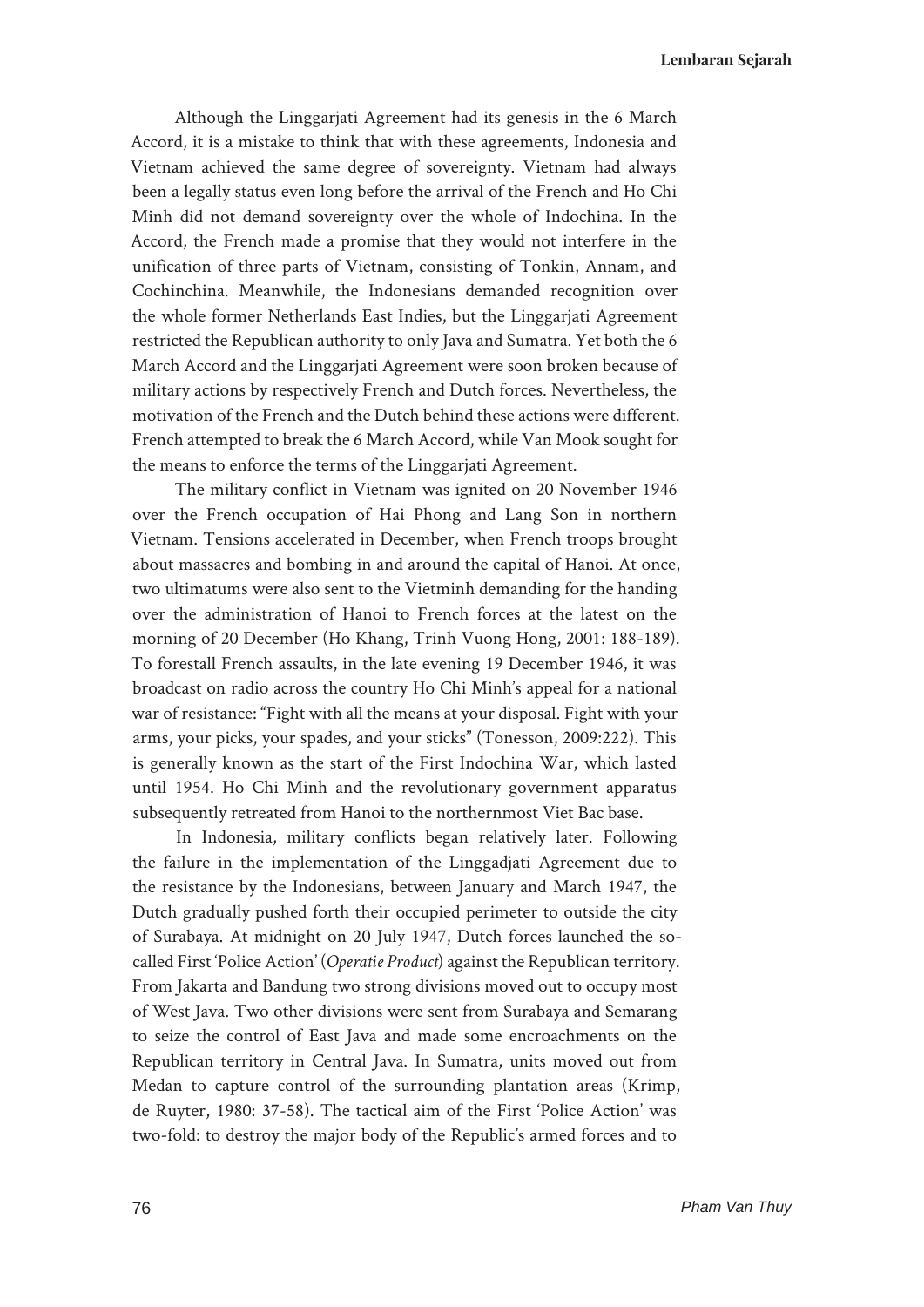capture the export products, which had been bottled up in the Republicanheld territories. It was so sudden and swift that most infrastructure and plantations were captured by Dutch forces without damage. The Republican government retreated to its capital Yogyakarta in Central Java (Reid, 1974: 112, Yong Mun Cheong, 1982: 131). Britain and America made clear their disapproval of Dutch military actions in Indonesia and therefore on 4 August 1947, the Dutch government ordered a ceasefire. The aftermath of the First 'Police Action' was a period of negotiations between the Netherlands and the Republic leading to the conclusion of the Renville Agreement of 17-19 January 1948. This agreement confirmed a division of Java between Dutch and Republican forces along the so-called 'Van Mook line'. The Dutch took full control over West Java (Kahin, 1952: 228-229).

The first large-scale military offensive of the French against the Vietminh was organized in the Fall-Winter of 1947 by Jean Valluy, commander-in-chief of the French troops in Indochina. The major objective of the offensive was "to close the northern border of Vietnam, seize the Vietminh leaders at their headquarters, and subsequently destroy all their potentials of resistance" (Dang Phong, 2002: 250). Valluy's concept for his offensive, nicknamed Operation LEA, envisioned a combined airborne, amphibious, and overland assault on the Vietminh governmental and military headquarters in Viet Bac. Operation LEA began on 7 October with parachute drop on the village of Bac Kan and vicinity for the task to capture President Ho Chi Minh and the Vietminh commander Vo Nguyen Giap. Two other pincers, consisting of three infantry battalions from Lang Son and an artillery battalion from Hanoi, were moving to Viet Bac. Valluy confidently predicted that after six days all the pincers would be amassed in the centre of Viet Bac and he could end the Operation LEA in victory. Nevertheless, signs of failure were visible on the first day of the operation, when the paratroopers were unable to find the Vietminh leaders. During the next days, they met with fierce armed resistance of the Vietnamese soldiers and guerrillas and were subsequently encircled by Vietminh troops. The northern pincers was delayed by ambushes, blown bridges, fell trees, and demolished roads. The southern pincers, which was moving to the north by the way of river, also encountered cannon fires and before they could bring pressure to bear from the south, the Vietminh had escaped to the northwest. On 19 October, as the southern pincers met the northern task forces retreating from Bac Kan, Operation LEA came to a fruitless end. Although Valluy organized two other offensives against the southern edge of the Viet Bac base in November, like the Operation LEA, French forces failed to capture the Vietminh government apparatus. By the end 1947, the French admitted that their hope for a 'swift attack and swift victory' against the Vietminh was completely futile (Phillip, 1986: 49).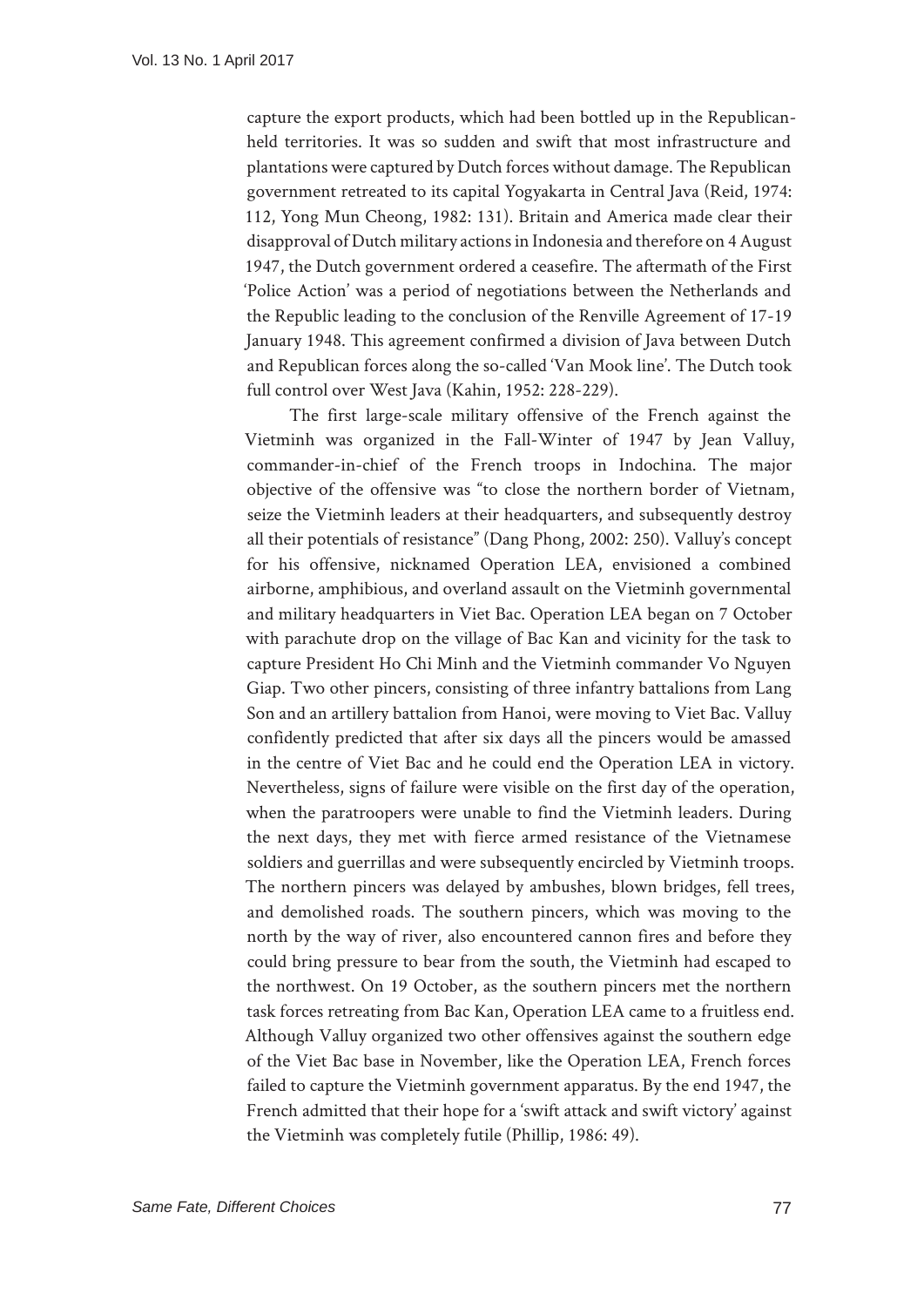**Lembaran Sejarah**

After the First 'Police Action' of 1947, the Dutch gained more confidence in their strength and believing that the Republican forces could be overcome by a final knock-out blow. In the morning of 19 December 1948, the Dutch broke the ceasefire by launching a second 'Police Action' (*Operatie Kraai* or Operation Crow) to seize all remaining Republican territory. Dutch parachute troops dropped near Yogyakarta and in the early morning, they captured the Republican capital. Within a few days, all major cities in Java were occupied. The important Republican leaders, including President Sukarno, Vice-President Mohammad Hatta, and Prime Minister Syahrir were arrested and detained on the island of Bangka, off the east coast of Sumatra (Zweers, 1995: 40). Despite fierce armed struggles in North Sumatra and South Sulawesi, the Dutch occupied most of the sparsely populated Outer Islands without much resistance. Militarily, the Dutch achieved all objectivities, but found themselves occupying a much larger area than they could control. The southern hills became a kind of Ho Chi Minh trail along which guerrillas could infiltrate the whole island (Dick, 2002: 169). Again, the United States strongly opposed to the second 'Police Action' as it obviously broke earlier treaties, which the United States had helped negotiate (Vickers, 2005: 111). Under economic pressure from the United States through Marshall Plan aid, the Dutch government passed a resolution in January 1949, demanding the reinstatement of the Republican government (Taylor, 1960: 189).

Negotiations were resumed in May 1949, at which the Netherlands agreed to discontinue military operations and return Jogjakarta to the Republican government, which was in exile in Bangka. Agreement for the transfer of sovereignty was finally concluded at the Round Table Conference held at The Hague in November 1949. The Netherlands recognized the sovereignty of the United States of Indonesia over the former Dutch colonies in the Netherlands East Indies excluding the territory of West Irian (West New Guinea). The question over the political status of New Guinea would be determined through negotiations within a year from the date of transfer of sovereignty (Ide Anak Agung Gde Agung, 1990: 65-70). In fact, *Irian Barat* remained a dispute between the Netherlands and Indonesia throughout the courses of the 1950s until the territory was finally surrendered to Indonesia in October 1962.

Strikingly, at the time when the Dutch started withdrawing from Indonesia, France decided to escalate the war in Vietnam. The French installed a new government of the State of Vietnam under the former emperor Bao Dai and declared the return of Vietnam's independence to this government. Nevertheless, Bao Dai was not acknowledged by most of the Vietnamese and even the French viewed his government as simply a French puppet regime (Devillers, 1988: 493). On the contrary, the Vietminh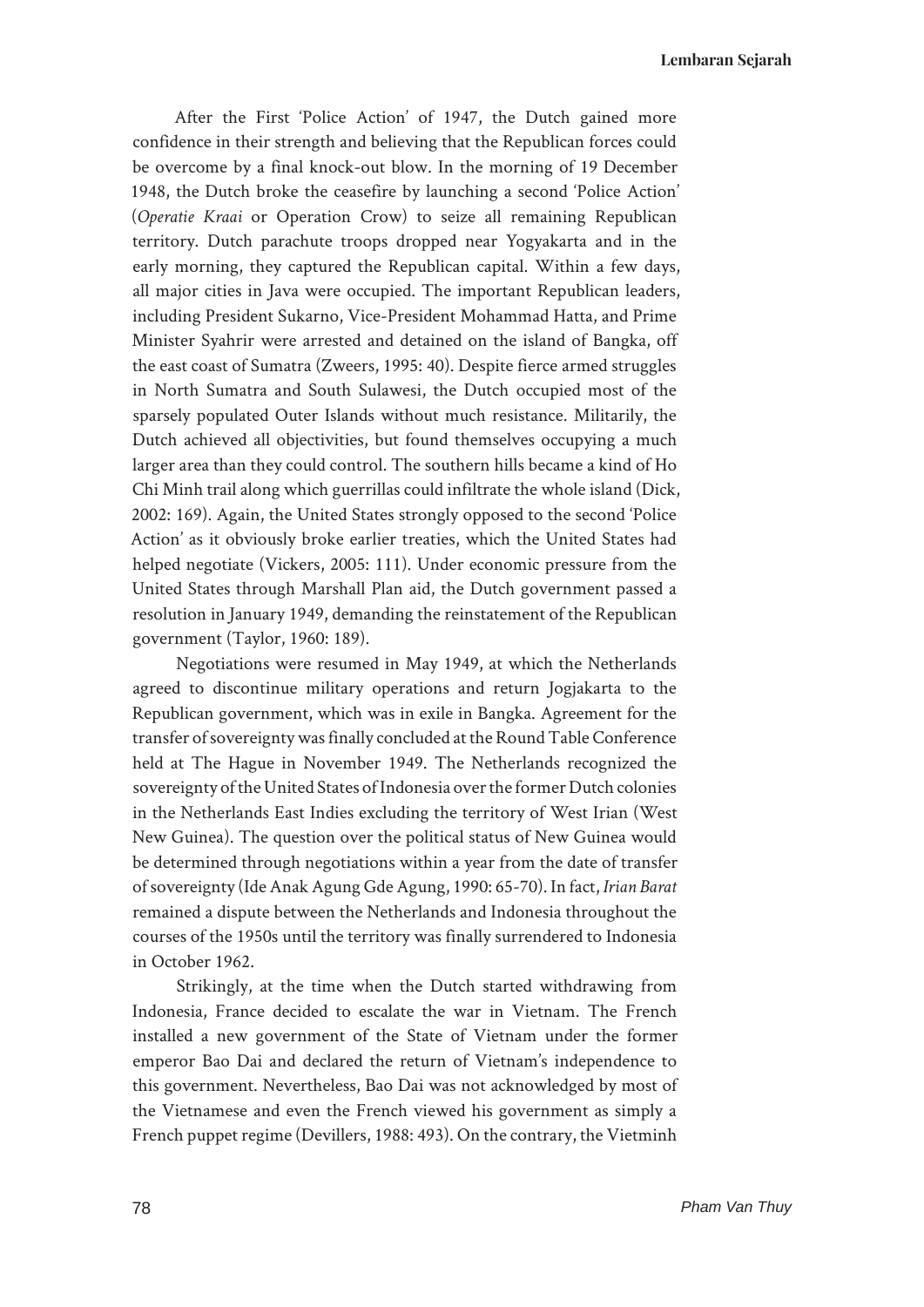government received wide support from the population and continued to operate guerrilla war across the country. After the Chinese revolutionary forces succeeded in taking control over China in 1949, the Vietminh gained a political ally and supply area just across the border. In 1950, the Soviet Union and other countries in the socialist camp also recognized Ho Chi Minh as the legitimate ruler of Vietnam.

The recognition of Ho Chi Minh's government by China and Russia was often ascribed for a change in U.S policy on Vietnam. Afraid of the communist expansion to Southeast Asia, the Americans decided to provide aid to French forces to continue the war in Indochina (Patti, 1980: 402-403). The first American aid package was granted on 16 December 1950 with a sum of \$ 31 million, equivalent to 10.8 billion piasters. The American contribution in the total war budget of France in Indochina rapidly rose in the following years, from 19% in 1951 to 50% in 1952-1953 and 80% in 1954 (Folin, 1993: 319-320). In accordance, French troops in Vietnam were massively increased from 140.000 troops in 1949 to 460.000 troops in 1954 (Dang Phong, 2002: 257-264). The most skilled generals of the French Army, such as George Revers, De Lattre de Tassigny, and Henri Navarre were also sent to Vietnam. French army strategists now less emphasized large military expeditions against Vietminh's headquarter as they had done in 1947, but more focusing on the consolidation of French forces in North Vietnam. They erected a strategic corridor along Vietnam-China border and the bunker systems in the Tonkin delta in order to encircle the Vietminh and isolate them from China and the inhabitants. Bao Dai was provided with more aid to develop his army, which would assist French forces to ravage and pacify the occupied areas. This is generally known by the French as the 'total war' (guerre totale) and in fact it caused much hardship for the Vietminh.

In order to break the siege, in September 1950, the Vietminh decided to launch the 'Frontier Campaign' (*Chien dich Bien gioi*) against the French garrisons along the Vietnam-China border. Instead of attacking on Lang Son and Cao Bang, the two most important military posts of French forces at the two sides of their strategically frontier corridor, Vietminh soldiers assaulted the middle post Dong Khe. When the troops from Lang Son and Cao Bang came to rescue Dong Khe, they were all trapped and captured by the Vietminh. Within a month, the Vietminh took control over the northern border areas opening the border to the ally China.

The 'Frontier Campaign' marked the Vietminh's switch over from the defensive to the offensive. Between 1950 and 1952, the Vietminh organized a series of military actions against the French-held territories, notably Tran Hung Dao Campaign (1950), Hoang Hoa Tham Campaign (1951), Quang Trung Campaign, Hoa Binh Campaign (1952), and Tay Bac (Northwest)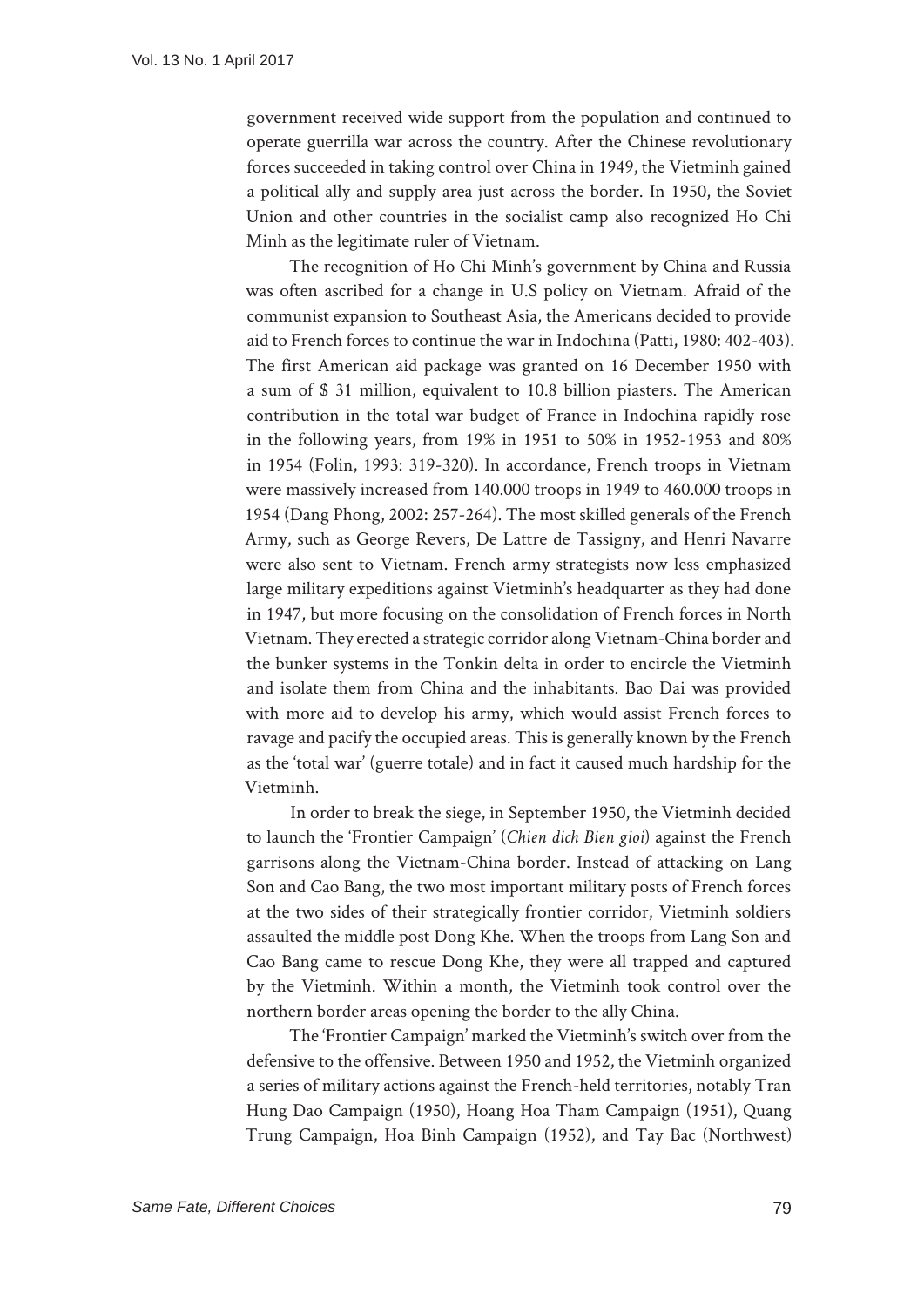Campaign (1952). The objectives were towns in the Tonkin delta and the northwest mountainous regions. By these campaigns, the revolutionary bases were extended from the mountainous areas to the midlands and the Tonkin delta. In the Winter-Spring Campaign of 1953-1954, the revolutionary forces shifted the attack's directions to southern Vietnam, Cambodia and Laos. A large offensive was also launched against the French camp in Lai Chau, north of Vietnam. This attack forced Navarre, who was appointed as commander of French forces in Indochina in May 1953, to change his plan. Instead of sending reinforcements to the south of Vietnam and other battlefields in Laos and Cambodia, Navarre decided to intensify his forces at Dien Bien Phu in Lai Chau. The total French forces gathered at Dien Bien Phu at the peak were calculated more than 16,000 troops, divided into 49 entrenched fortifications. Both the French and Americans confidently asserted that Dien Bien Phu was 'an inviolable fortress'. Navarre hoped to draw the Vietminh into a large battle at Dien Bien Phu and win a decisive victory.

The Dien Bien Phu Campaign began on 13 March 1954, when a pre-emptive Vietminh attack surprised the French with heavy artillery up the surrounding mountains. The French position grew more untenable, particularly when the advent of the monsoon season made dropping supplies and reinforcements by parachute difficult. With defeat imminent, the French sought to hold on until the opening of the Geneva peace meeting on 26 April. The last French offensive took place on 4 May, but it was ineffective. The Vietminh then began to hammer the outpost with newly supplied rockets. The final fall took seven days from 1 to 7 May during which the French fought on, but were eventually overrun by a huge frontal assault. In the morning 7 May, the Vietminh hoist their flag over Dien Bien Phu, effectively ending the First Indochina War (Le Mau Han (eds), 2002: 104-123).

The significance of the Vietminh victory at Dien Bien Phu was apparent at the simultaneous negotiations in Geneva. On 21 July 1954, France signed the Geneva Agreement, which established a cease-fire and temporarily divided Vietnam with a demilitarized zone along the seventeenth parallel. French forces would withdraw into the South while the Vietminh regrouped in the North. An international commission would monitor the accords and supervise national elections to reunify the country in 1956 (Hall, 2007: 9). Yet such elections never took place because of the subversion by the Bao Dai and his successive governments sponsored by the United States. North Vietnam and South Vietnam only became unified in 1976 after two decades of warfare.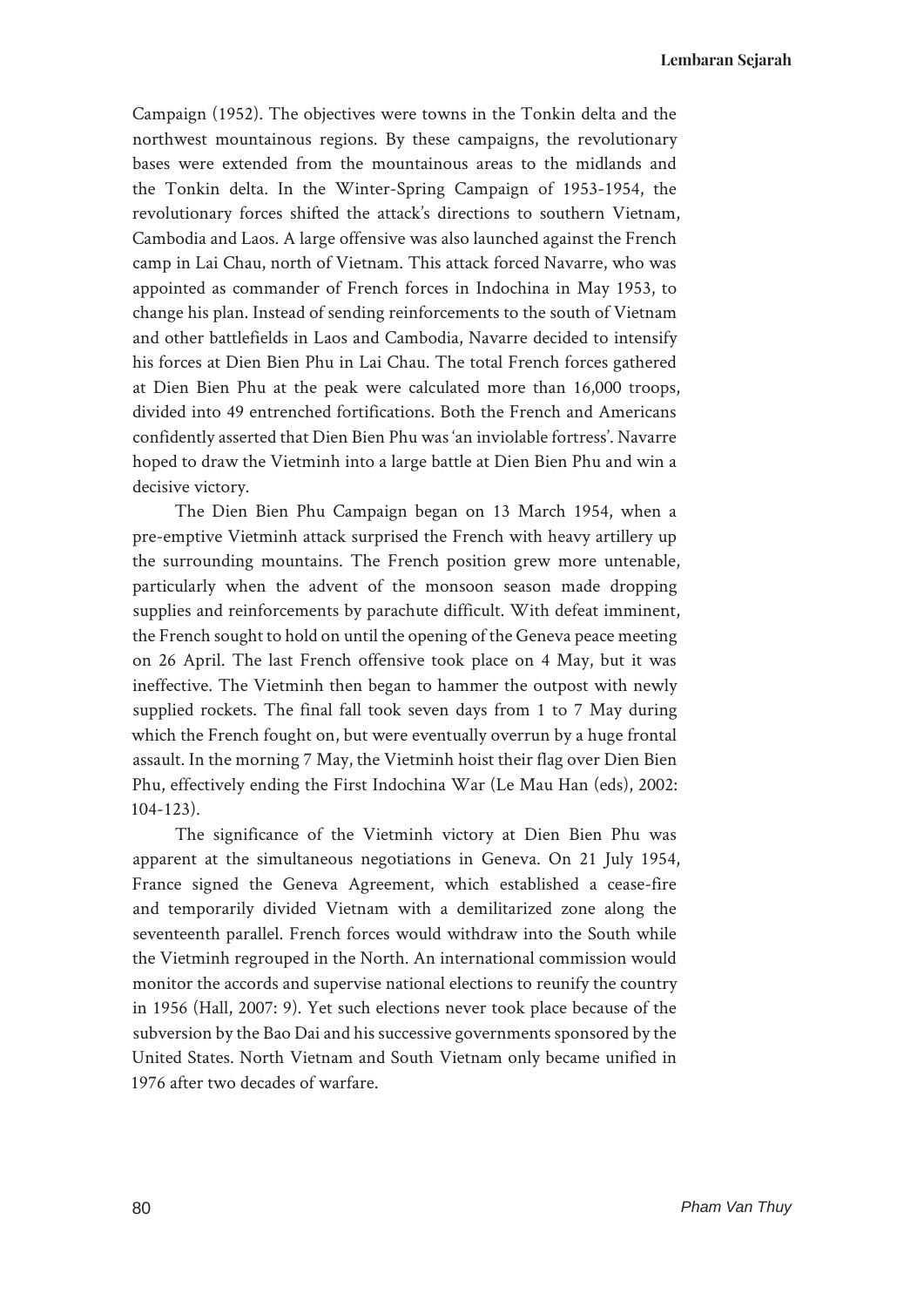### **Economic Decolonization**

Together with the dissatisfaction over the status of West Irian, Indonesia also had to accept far-reaching economic concessions in exchange for the transfer of sovereignty by the Netherlands. The Financial-Economic Agreement (Finec) signed at the Round Table Conference guaranteed that Dutch firms could continue doing business in Indonesia as usual, including the remittance of profits. There was also an obligation for the Indonesian government to consult with the Netherlands on any monetary and financial measures likely to have an impact on Dutch interests, which was a definite limitation of Indonesian sovereignty. Nationalization of Dutch enterprises required mutual agreement, with compensation to be determined by a judge on the basis of actual value. The Dutch Minister of Foreign Affairs congratulated himself that he had secured the maximum protection for Dutch business (Dick, 2002: 171).

The new nation was forced to take over \$1.1 billion of debts of the Dutch colonial administration, comprising the entire internal debt of 3 billion guilder, plus another 1.5 billion of the 3.5 billion external debts (Meijer, 1994: 536). As long as this debt was not fully paid off, the Dutch government had the right to interfere in Indonesian economic policy. More serious was that the modern, large-scale sectors, constituting almost 25% of the country's GDP were still dominated by Dutch firms and some British and American multinationals (Higgins, 1992: 51). In 1952, for instance, four Dutch firms handled 50% of all consumer imports and eight firms handled 60 % of exports (Meek, 1956: 168). It is no exaggeration to say that key sector of the Indonesian economy at the time of the transfer of the sovereignty were still dominated by the Dutch firms. In the words of Haji Agus Salim, the economic side of the Indonesian revolution had yet to begin (Higins, 1957: 2).

Indonesian nationalists were seriously concerned about the domination of Dutch capital in the economy and therefore sought to wrest economic power from the Dutch. The 1945 Constitution of the *Negara Republik Indonesia* emphasized the importance of state and co-operative enterprises in the economy. Vice-President Moh. Hatta also stated that the slogan 'working together' of the Dutch meant that the country would become an economic appendix of the Netherlands. In November 1945, the government issued the Proclamation on Foreign Property, which stipulated that "all foreign property other than that which our State needs to operate itself will be returned to the rightful owners, and as fair compensation as possible will be paid for property taken over by the state" (Sutter, 1959: 311). All vital enterprises, such as public utilities, the rail and tram network, postal and telecommunications services, banks and mining companies should all become state enterprises (Booth, 1998: 54). Nevertheless, when the priority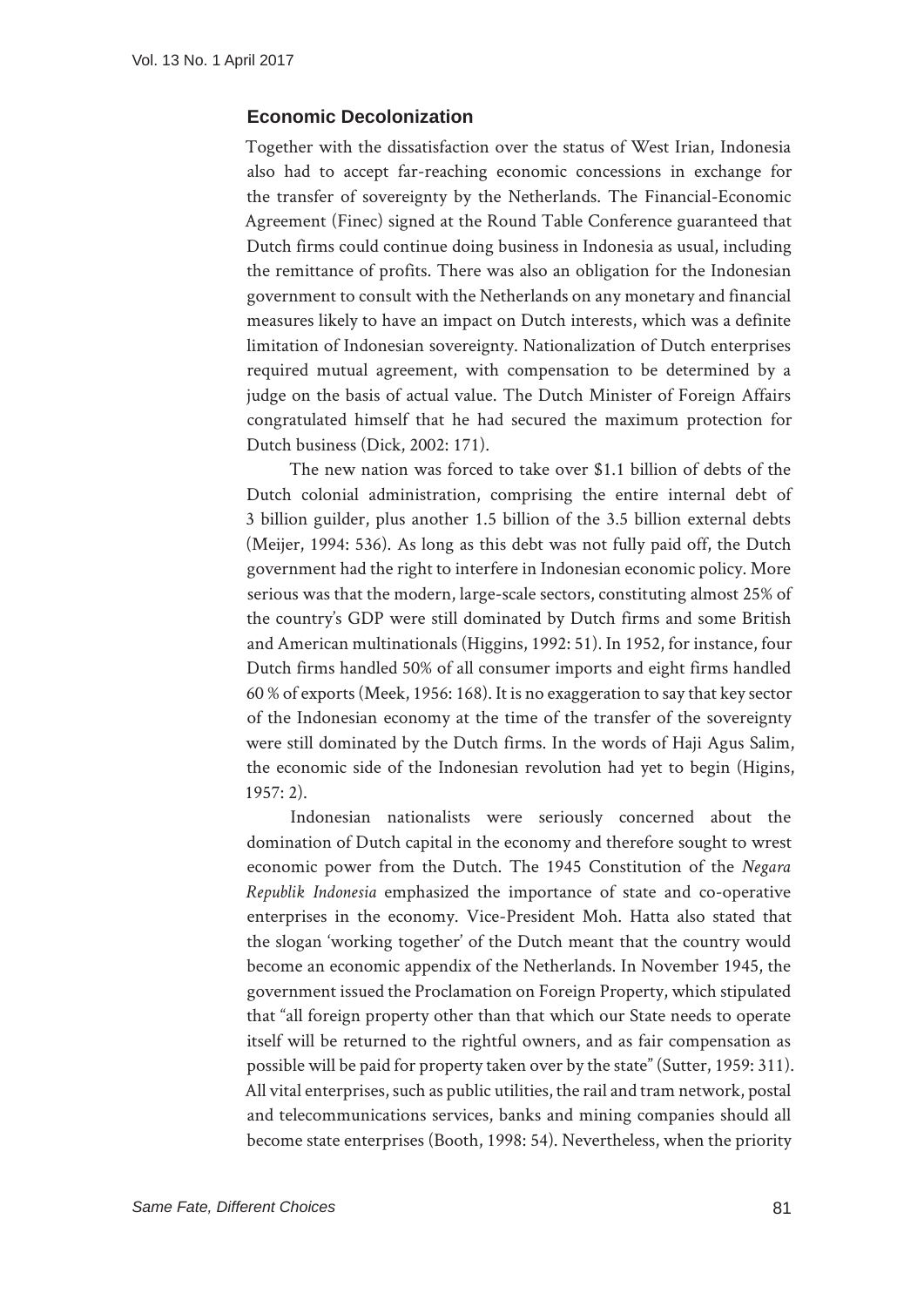**Lembaran Sejarah**

and economic nationalism became subordinate to political aspiration and nation's independence, the Republican government's strategy during the revolutionary period was to accept the inevitable necessity of foreign control over large segments of the economy (Lindblad, 2008:57). The Finec agreement of 1949 was made at the expense of Indonesia; no other ex-colony in Asia had to shoulder such a heavy burden.

Ministers in successive cabinets during the early 1950s were pragmatic politicians, who realized that they could not quickly dismantle the colonial and capitalist economic structure without causing economic dislocation and hardship. Given the weakness of the indigenous capital, they found it necessary to retain the operation of foreign companies, which would provide the training to Indonesian employees, capital and technical assistance for the government's projects. In the speech opening the Parliament on 15 February 1950, President Sukarno made an important declaration concerning the role of foreign capital in the economy, which asserted that foreign capital was of vital importance for the rehabilitation of the economy. In September 1950, Prime Minister Natsir went further by saying that the lack of capital was the cause of economic backwardness of Indonesia (Sutter, 1959: 11-18). He suggested building up a 'national economy', which depended strongly on exporting industrial and agriculture productions. Large enterprises should train Indonesian employees and make them part of technical operations, administration, and the top management (Booth, 1998: 54).

In 1951, the Indonesian government implemented the Economic Urgency Program (or Sumitro Program), which put high priority on the development of industrialization. Small-scale industries, such as rubber remilling, cotton spinning, cement, caustic soda, and coconut flour were strongly encouraged. Foreign capital was allowed to invest in these industries, but under the government's supervision. Another aspect of the Sumitro Program was the *Benteng* (fortress) program, which aimed to build up an indigenous Indonesian business class. The program reserved certain categories of goods for indigenous Indonesian importers, who were provided with trade credits through the state-owned *Bank Negara Indonesia*. The rationale was to cut Dutch trading houses out of the lucrative import trade, using the allocation of import licenses. While state enterprises would dominate the "key sectors", importing was thought to suit indigenous business because only working capital was required. Over time, indigenous business could accumulate capital to invest in other sectors. In June 1953, the program was extended to nationalization of 70% of the import trade (Sumitro Djojohadikusumo (ed.), 1954: 3; Sutter, 1959: 1025-1026). Banks, mining companies, and transportation were also considered important to be nationalized, but the progress was lagging seriously behind the official and population expectations. Until the mid-1950s, Dutch control over vital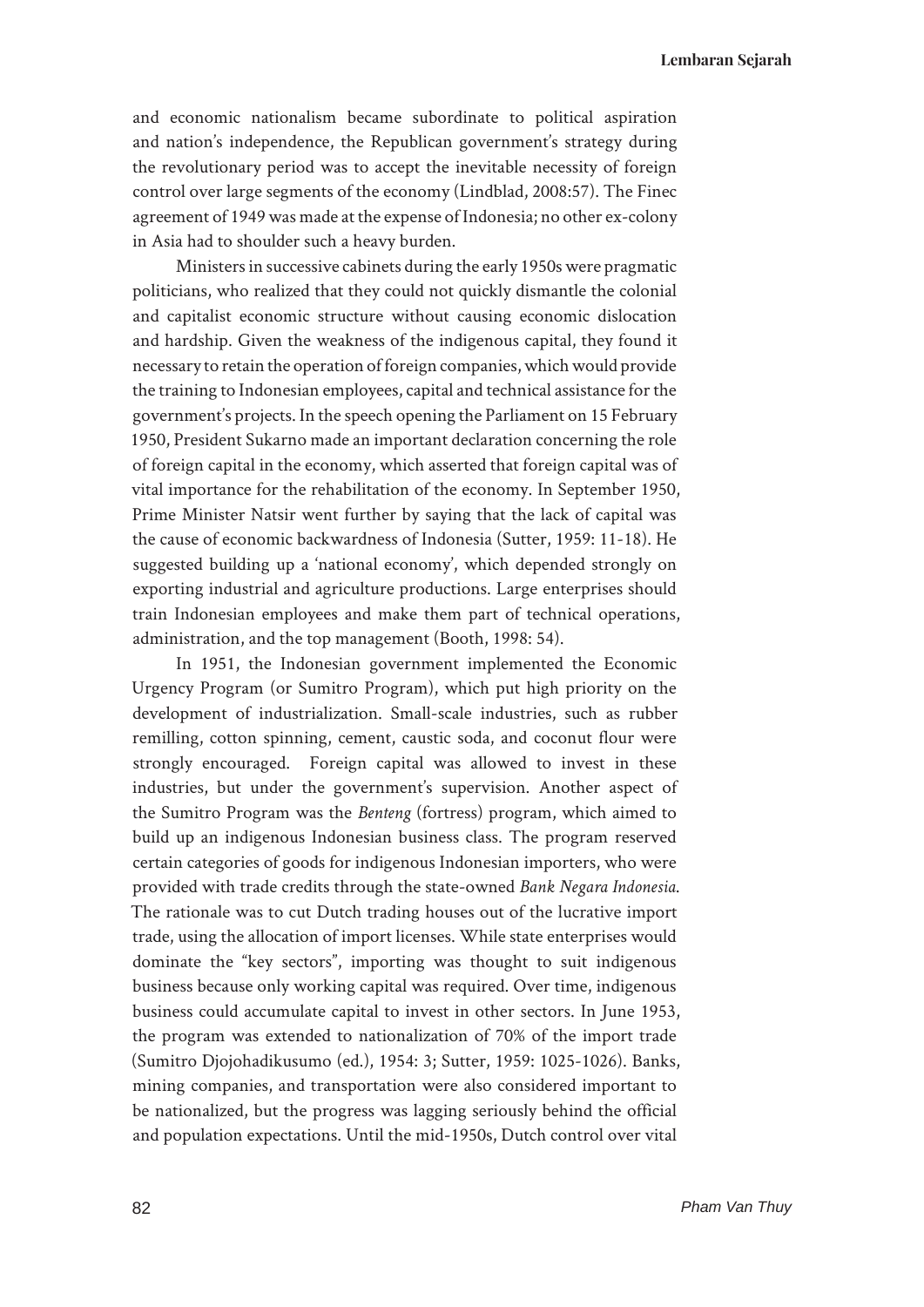parts of the economy remained largely intact (Lindblad, 2008: 218).

According to John Meek, the Indonesian government in the early 1950s was dominated by a group of pragmatic conservatives, who put high priority on achieving economic sovereignty or Indonesianization of the economy (Meek: 1956: 185). With the fall of the Wilopo cabinet in June 1953, more and more nationalist and socialist-minded politicians entered the parliament. These members of the *Partai Nasional Indonesia* (Indonesian Nationalist Party) sought to speed up the pace of nationalization. When tensions over the West Irian accelerated in 1956, the government unilaterally abrogated the Round Table agreements of 1949. In December 1957, a large number of Dutch companies were taken over by the labour unions. Formal nationalization was authorized by the Parliament in December 1958 and finally implemented in 1959. At the same time, President Sukarno introduced his 'Guided Democracy' and 'Guided Economy', which resulted in the demise of parliamentary democracy. A new system of government was established in which the president would appoint and lead a consensus cabinet. 'Guided Economy' ushered in a period of increasing hostility towards both domestic private capital and remaining foreign capital. The state-owned basic industries were again stimulated and private enterprises were to be supervised through industry associations. The military actively participated in the management of Dutch enterprises and the operation of national economy.

The main reason leading to the failure of the Dat Lat and Fontainebleau conferences in 1946 was a disagreement between the Vietnamese and French delegations on economic and financial matters. Jean Bourgoin, the President of Indochina Sub-Commission, insisted that Vietnam circulate the same monetary units with other countries in the Indochinese Federation to be issued by Bank of Indochina. The French authority continued to control taxation by which the French commodities would not be considered as imports, but as domestic products within the French Union. French enterprises in Vietnam would have special privileges on tax, employment of labour and estates, imports and exports, as well as the consumption of French goods in Vietnam's market (Hardy: 1998: 807-848). The Vietnamese delegation led by Trinh Van Binh and later Pham Van Dong did not agree with these excessive demands. In September 1946, when Ho Chi Minh was in Paris, he made concessions by signing the Modus Vivendi, which recognized the rights of the French to do business in Vietnam on the same level with all the Vietnamese. The Vietnamese government also agreed to the principles of a common currency and taxation over the whole Indochina.<sup>3</sup>

<sup>3)</sup> As explained by Ho Chi Minh later, these concessions were necessary, because they would help bring a ceasefire, by which the revolutionary government gained more time to prepare for the resistance (Ho Chi Minh, 1995: 162).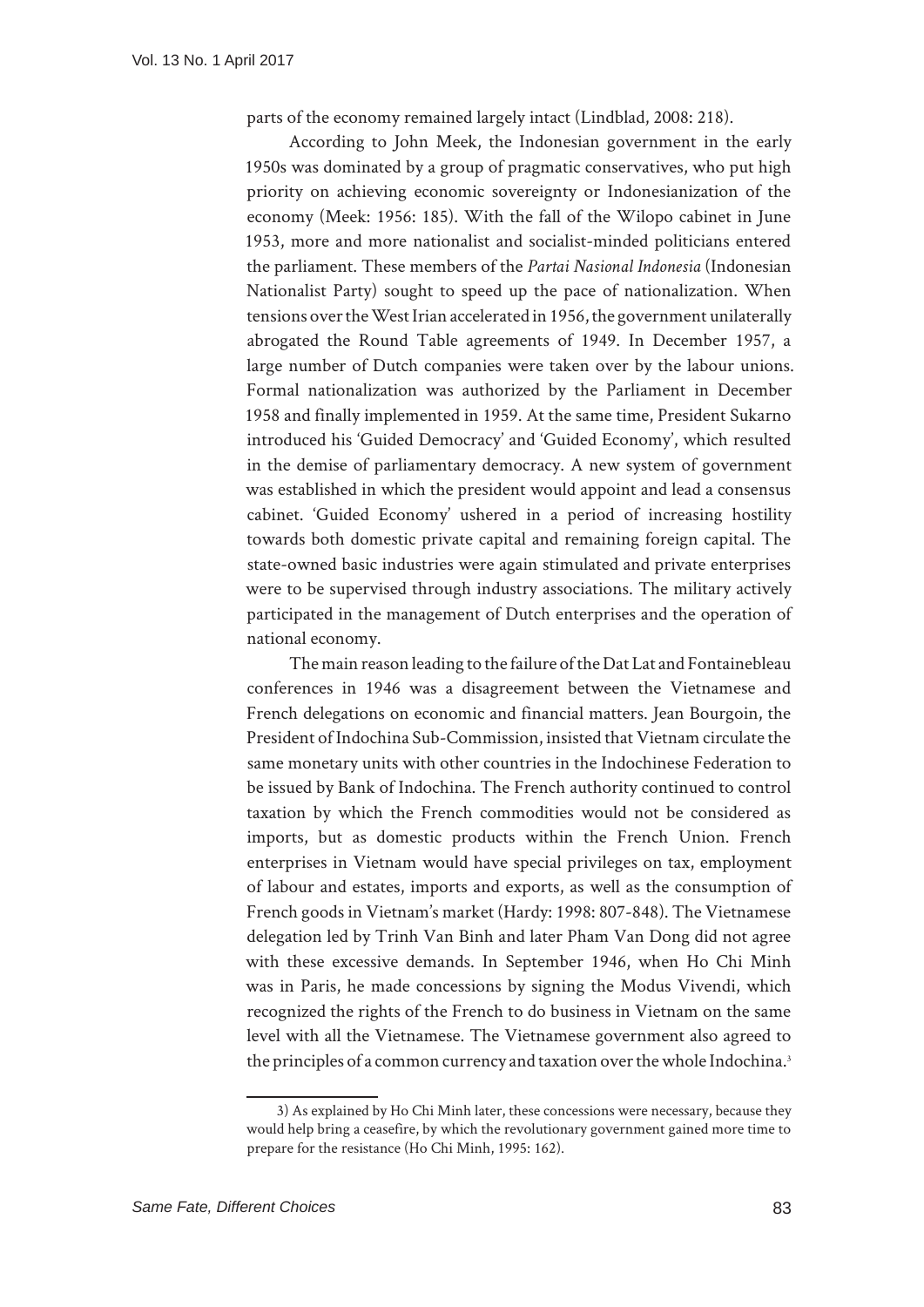**Lembaran Sejarah**

Despite the apparent willingness of Ho Chi Minh to continue negotiations, in November, French forces still occupied the port of Hai Phong and Lang Son. In the view of G. Chaffard, this action "evidently showed that France had decided to use the policy of violence" (Chaffard, 1969: 36).

Bourgoin's stubbornness concerning economic and financial matters completely came in line with his *Plan de Modernisation et d' Equipement de L' Indochine*, which he had submitted to the French government in January 1946. In the General Report on Indochina's First Modernization Plan, passed by Paris on 18 September 1948, Bourgoin emphasized that the modernization process should start in agriculture. New land will be cleared; therefore a fertilizer policy is necessary. He proposed building factories for the production of phosphates and nitrogenous fertilizers. Other chemical industries included sulphuric acid, soda, chlorine and glycerines. Heavy industries like chemicals, iron, steel, and aluminium would also be developed, because they "constitute a great country's economic infrastructure" and "are yet lacking in Indochina". A key element in the programme is energy production. Two main energy projects were planned: one in the north, near Haiphong, where coal mining would allow significant power supplies, and the other in the Cam Ranh area, near the sea and the Dalat-Da Nhim hydroelectric plant (Hardy, 1998: 825-827).

The plan estimated that the total cost of Indochina's ten–year modernization (1948-1958) would be 3,198 million piasters (at 1939 value, the equivalent of \$ 685 million), with 45 per cent of the sum going into public infrastructure (Tertrais, in: Marc Frey, Ronal D. W. Pruessen, Tan Tai Yong, (eds), 2003: 74). It noted that this sum was already beyond Indochina's means, but France was willing to underwrite some of the expenditure. The program favoured regional companies, which would liaise with a single government, while an all-Indochina company would have to negotiate with five different ones, plus the federal authority. Industrial production would be oriented towards the local market; exports were not ruled out, but the driving force for economic growth would be internal. It was expected that after ten years the output values in Indochina, as well as the average per capita income of the Indochinese people would be doubled (Dang Phong, 2002: 466).

Using economic development to strengthen linkages and associations with Indochina, Bourgoin Plan was designed to emphasize the federal character (Tertrais, in: Marc Frey, Ronal D. W. Pruessen, Tan Tai Yong, (eds), 2003: 74). The plan envisioned a Vietnam without the presence of the Vietminh or any other resistant forces, and as an integral part of the Indochinese Federation in the French Union under the French control. Many attempts of Ho Chi Minh during 1947 to urge for ending the war by negotiations were all ignored. On 10 September 1947, Emile Bollaert, the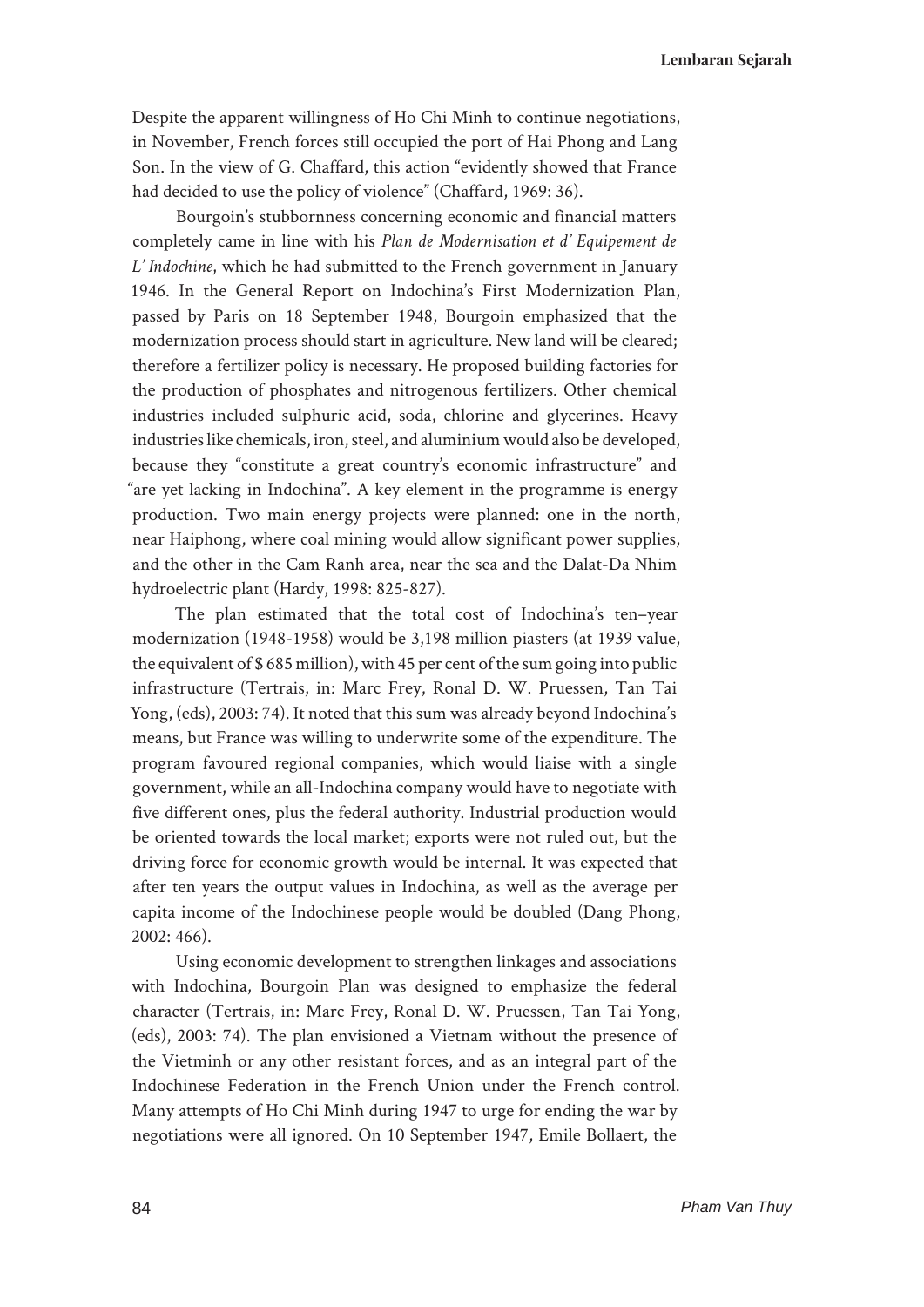newly appointed French High Commissioner in Indochina, made a speech at Ha Dong, calling it a final offer which "must be rejected or accepted as a whole". He did not offer a truce and he said nothing of independence. He mentioned only liberty within the framework of the French Union. France, he said, renounced control over the internal administration of Vietnam, but neither of the Vietnamese army nor of Vietnamese foreign relations, both of which were to remain in French hands. Bollaert promised that the Vietnamese alone would decide the future of Cochinchina. The French High Commissioner, however, was to be the arbiter among the three Vietnamese regions, and he was to control the federal budget (Hammer, 1966: 213). Bollaert made no mention of the Vietminh, for he was planning an assault to capture the Vietminh leaders at their headquarters by the Operation LEA.

On 20 December 1948, the Vietminh government organized an extended meeting at Viet Bac to discuss countermeasures against Bourgoin Plan. The meeting also reviewed the implementation of economic policies since the war broke out until the French 1947 military offensives. It was emphasized that sabotage actions against the economics of French rule were of particular important to assist military struggles. The population should follow the policy of siege, vandalism, and non-cooperation with the French thoroughly. The most popular slogan during this time was: "Do not join the French army; do not pay tax to the French; do not sell provisions to the French; do not buy French goods" (Dang Phong, 2002: 470). In the large cities and towns, the sabotage aimed at the weapons producing factories, mining companies, food warehouses, post offices, bridges and railway. The Vietminh even organized a committee in charge of destroying French plantations with main objectives were the rubber plantations in the southern areas of Vietnam. The sabotage of the Vietnamese forced the French authorities to maintain considerable amount of troops to guard their factories, mines, and plantations. The French businesses in Vietnam were badly damaged during the first years of the resistance. For instance, the Hai Phong Cement Company annually often produced 250-300,000 tons, but in 1947, the production dropped to 40,000 tons. The Hon Gai Coal Mine Company extracted 26,000 tons in 1947, while the annual average in the previous years was around 145,000 tons (Dang Phong, 2002: 240).

The Bourgoin Plan called for the investment of more than 3 million piasters into Indochina. Nevertheless, since 1950, when the war in Vietnam developed toward the trend without much optimism for French forces, French companies started shifting operations to other French colonies or to France. In 1950, the Indochina Civil Engineering Enterprise *transferred its capital to Senegal.* Indochina Forest et des Allumettes (Indochina *Wood and Match Company) transferred 30 million* francs *to buy stock of the Forestry and Match Company in Africa.* Banque de L*'Indochine (Bank of Indochina) established*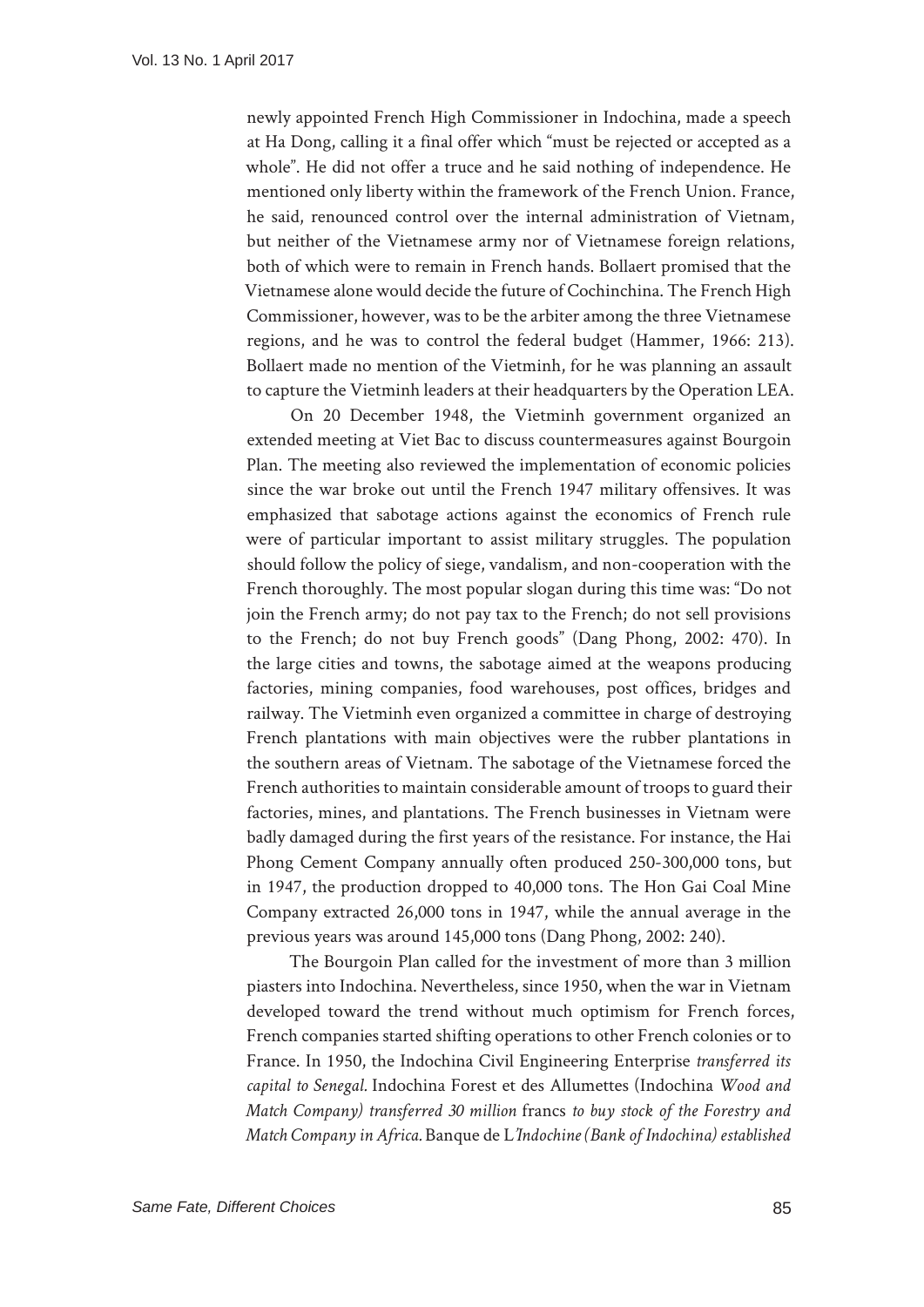*new branches in Arab, San Fransisco, Port Villa, Brazil and Africa. Until September 1950, only one-eight of the value of* Banque de L'*Indochine's dealings was in China, Indochina and Southeast Asia (before the World War II, the ratio was about 40% to 47%).* In 1951, the Banque France-Chinoise pour le Commerce et L'Industrie (BFCCI) established branches in Madagascar. After the French defeat in 1954, BFCCI closed its offices in North Vietnam (Dang Phong, 2002: 476)*.* 

*A more typical example for* prevalent attitudes of the French business in Vietnam in the 1950s is the French Colonial and Finance Company (Société Financière Française et Coloniale-*SFFC*). Founded in 1920, the SFFC soon developed into a powerful finance house participating in more than 30 colonial enterprises. In 1931**,** 19 of these were in Indochina. The SFFC was in the forefront of Indochina's rubber boom in the late 1920s. The SFFC also had interests in the production of tea, sugar, paper and textiles, as well as property and banking. During the Japanese occupation and the revolution since 1940, the SFFC suffered considerably. Some of its subsidiaries, such as the Société Nouvelle des Phosphates du Tonkin, Société Indochinoise des Cultures tropicales and the Société des Caoutchoucs d'Extrême Orient were almost paralysed after 1945. SFFC's companies were primarily located in Hanoi and Hai Phong, but after 1945, especially in the 1950s, their operations were gradually shifted southwards to Saigon and then away from Vietnam altogether. By 1953 only 23% of the value of the SFFC's dealings were in Indochina, 42.5% were in Africa and 34.5% in France (Hardy: 1998: 836).

As a result of the increasing number of French companies moving out of Indochina, the situation in manufacturing in Vietnam became stagnant in the early 1950s. The French consumption heavily relied on the imported goods under the American aid and the subsidies from the French government. The value of American aid for the French authorities in Indochina in 1952 was 280 billion francs. It increased to 292 billion francs in 1953 and at peak 475 billion francs in 1954 (Dang Phong, 2002: 478-479). The decline of production and the increase of inflated money supplies led to a devaluation of the piaster. From December 1945, the exchange rate of the piaster was fixed at the unrealistically high level of 17 francs. In the early 1950s, the piaster in the back markets devalued to 7 or 8.5 francs. This caused the repatriation of currency from Vietnam to France and speculative trafficking in piasters and eventually undermined the monetary basis of the Vietnamese economy. In 1953, the French government decided to devaluate the piaster to 10 francs (Hardy, 1998: 843). By this method, the French government hoped to attract the investment in its economic plans in Vietnam and to promote the production of export goods. Nevertheless, from 1950, French entrepreneurs were no more interested in the manufacturing sectors. Most of French companies remaining in Vietnam in the early 1950s were import firms. Before withdrawing to the south as stipulated by the Geneva Agreement,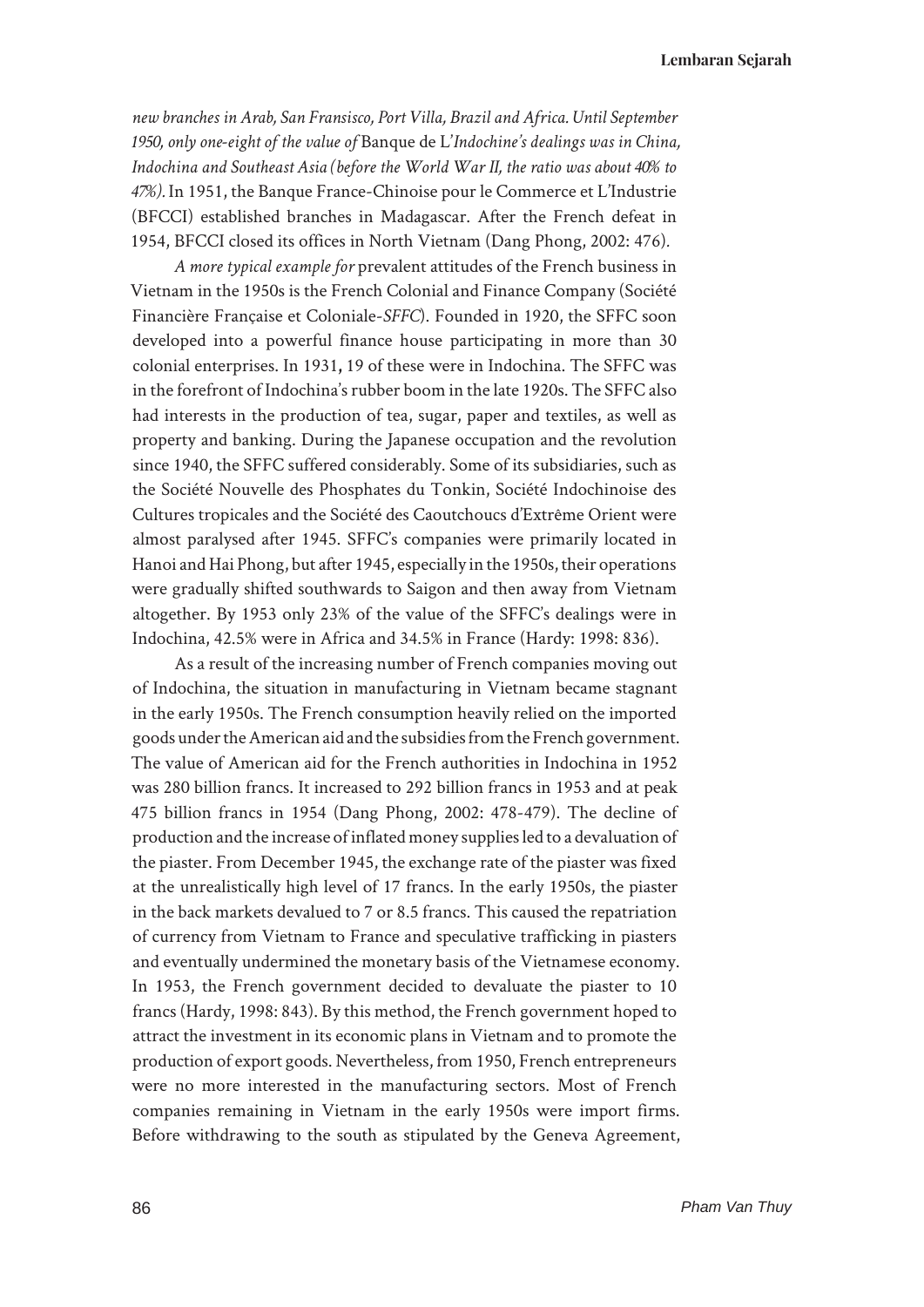the French destroyed their factories, machines, weapons, and supplies. When the Vietminh took over North Vietnam, it was estimated that 50 percent of infrastructures and facilities over the region were destroyed. In the two largest cities in the north, Hanoi and Hai Phong, only the power and water plants were in operations (Le Mau Han (eds), 2002: 141). The task of economic rehabilitation and development of North Vietnam after 1954 was associated intimately with the process of the liberation of South Vietnam, unification of the country, and the establishment of socialism in Vietnam.

## **Conclusion**

In his synthetic article on perspectives on comparing the Indonesian and Vietnamese revolutions, William H. Frederick called the attention of historians to the process and patterns of decolonization (Frederick, in: Taufik Abdulla (ed.), 1997: 281). In fact, this comparison has already been a topic of discourse at meetings between heads of the state of the two countries. In 1947, for instance, in a meeting of the Vietnam-United States Friendship Committee in New York, Prime Minister of the Republican government Sutan Sjahrir explained that Vietnam and Indonesia were following different paths to independence, but emphasized that what was important was their long-term goals for their nations and for the regions (Frederick, in: Taufik Abdulla (ed.), 1997: 272). When President Ho Chi Minh visited Indonesia in February 1959, both he himself and President Sukarno stressed that the Vietnamese and Indonesians shared the same political ideals of struggling against colonialism for freedom and independence (Sukarno and Ho Chi Minh, 1959: 7, 11).4 Both called attention to the fact that their countries had begun their struggle in August 1945. While the French tried to suppress the newly independent government in Vietnam, Indonesians were faced with the first and second Dutch military actions. Indonesian sovereignty was recognized on 29 December 1949, but, as Sukarno stressed, "Our revolution is not yet finished. Let us continue our revolution until West Irian is returned under Indonesian sovereignty and let us work hard to achieve a just and prosperous society […]. This is only possible if capitalism and imperialism are eliminated from our country". Ho Chi Minh replied that his government and the Vietnamese people fully supported the Indonesian struggles to recover West Irian and expected that Indonesians would support the ardent desire of the Vietnamese people to achieve early national reunification (Sukarno and Ho Chi Minh, 1959: 12, 21).

In June 1959, Sukarno ended a world tour by visiting Vietnam for six days.<sup>5</sup> There, he reiterated that the Vietnamese and Indonesians were

<sup>4)</sup> *Nhan dan* 28 February, 1-8 March 1959.

<sup>5)</sup> Sukarno and Hatta visited Vietnam for the first time on 11 August 1945 in Dalat hinterlands at the invitation of the Japanese General Field Marshal Terauchi Hisaichi. At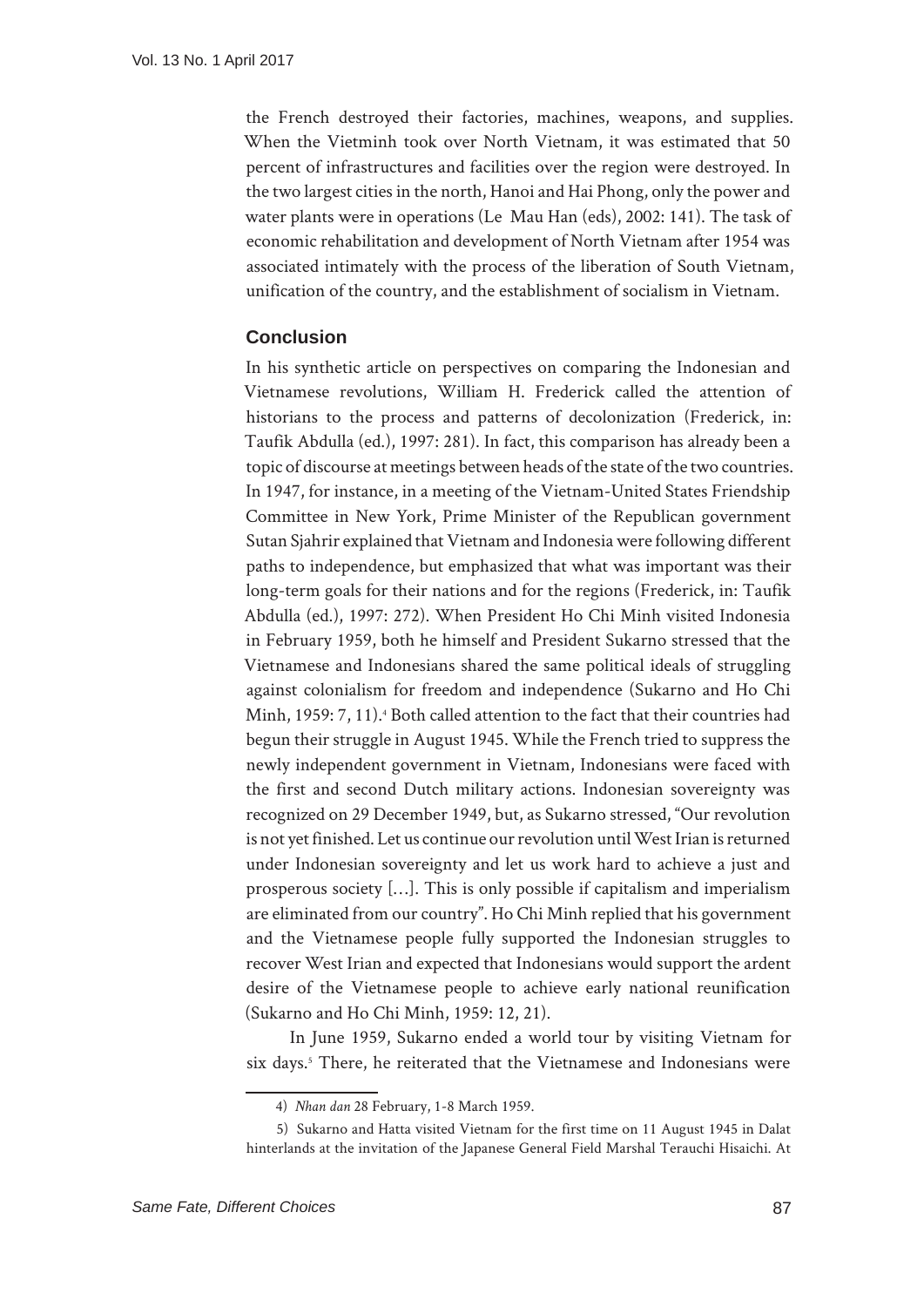"comrades in arms" (*kawan-kawan seperjuangan*), who both loved freedom. The Vietnamese and Indonesians were the same when we removed their "political skins" (Sukarno, 1959: 40).6 The Vietnamese had already chosen communism as their principal political ideology since the 1930s and the communists became the leading forces of the nation. Meanwhile, in Indonesia the priority was given to the Indonesian Nationalist Party (PNI) led by Sukarno and Hatta, who had proclaimed the Republic of Indonesia in 1945. The communists' attempt to form the Indonesian's People Republic to replace the Republican government failed in September 1948. Two of the most influential leaders of Indonesian communists, Muso and Tan Malaka were murdered in 1948 and 1949 respectively.

While political leaders in Indonesia and Vietnam tend to emphasize the similarities in the decolonization process of the two countries, economic and political historians focus on differences. The predominant view in the literature is that Vietnam had a 'real revolution', while Indonesia did not, or that Vietnam's revolution succeeded whereas Indonesia's failed (Frederick, in: Taufik Abdulla (ed.), 1997: 283, 337). According to Brian May, "Indonesians did not have the moral discipline to create either communism or capitalism" (May, 1978: 411). Differences become more apparent when we distinguish between the political decolonization and economic decolonization. By the Round Table Conference, Indonesia achieved political sovereignty over the former Netherlands East Indies, except Irian Barat. Nevertheless, it took ten years more for the Indonesians to accomplish full economic decolonization and few more years gain hold of West Irian. In Vietnam, the French agreed to withdraw from the country after the fall of Dien Bien Phu and the conclusion of the Geneva Agreement in 1954. Their economic decolonization had already begun in 1950, when French companies increasingly transferred operations away from North Vietnam. The economic decolonization of French capital from Vietnam was rapid, absolute, and voluntary, while in Indonesia, the Dutch companies were slowly and coercively taken over by the Indonesian labour unions and later put under direct military command.

### **Acknowledgement**

Pham Van Thuy is lecturer at the University of Social Sciences and Humanities, Vietnam National University, Hanoi. This research is funded by Vietnam National University, Hanoi (VNU) under project number QG.16.38.

Dalat, Marshal Terauchi promised them independence of Indonesia but without Malaya, British northern Borneo, and Portuguese eastern Timor. Sukarno was appointed Chairman of the Preparatory Committee for Indonesian Independence (PPKI) with Hatta as vicechairman (Anderson, 1972: 63).

<sup>6)</sup> *Quan doi nhan dan*, 23-27 June 1959.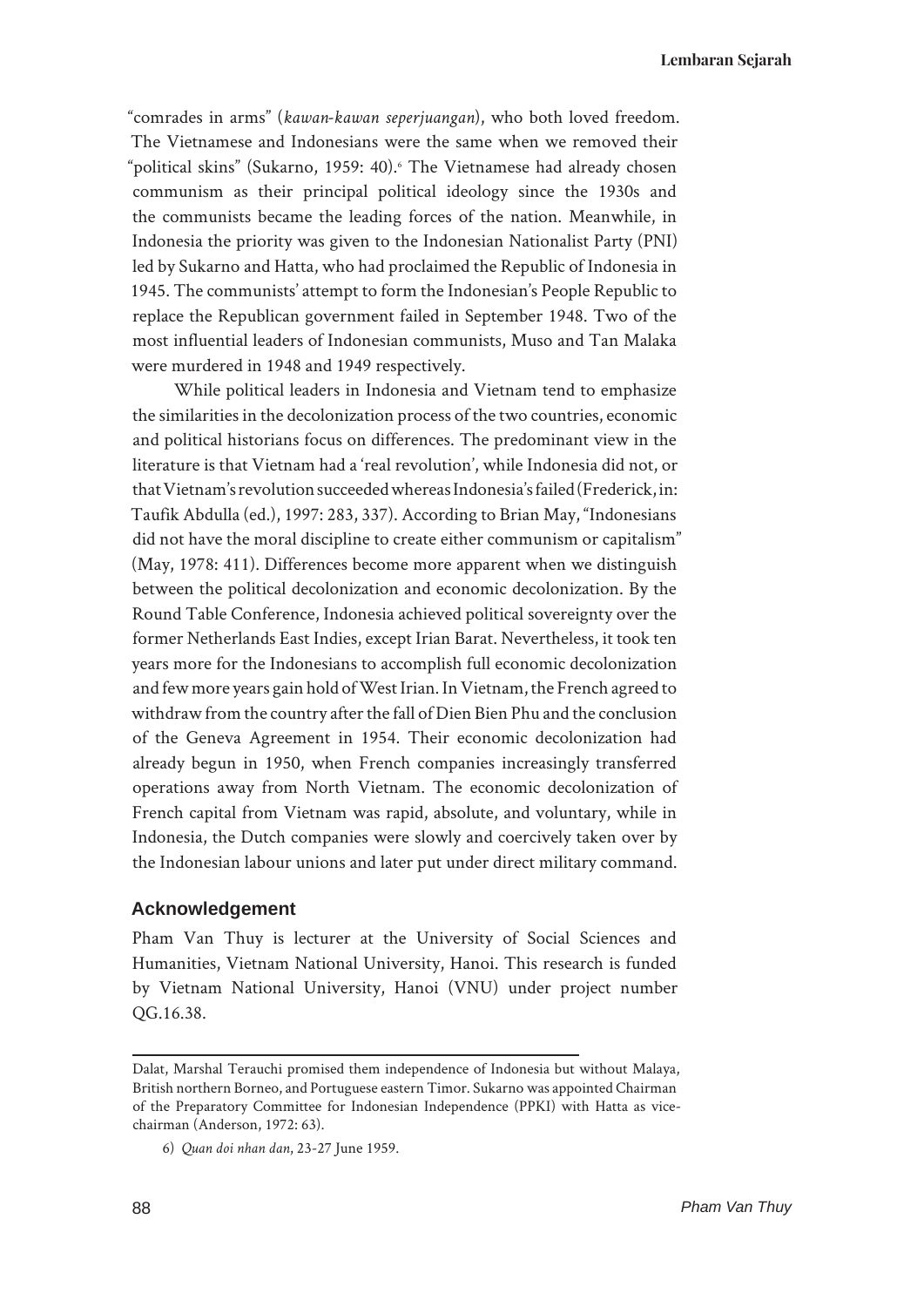#### **References**

- Anderson, B.R.O' Goman (1972). *Java in the time of revolution: occupation and resistance 1944-1946*. Ithaca: Cornell University Press.
- Booth, Anne (1998). *The Indonesian economy in the nineteenth and twentieth centuries: A history of missed opportunities*. London: Macmillan.
- May, Brian (1978). *The Indonesian Tragedy*. Singapore: Graham Brash.
- Chaffard, George (1969). *Les deux guerres au Vietnam*. Paris: La Table Ronde.
- Dang Phong (2002). *Lich su Kinh te Viet Nam, 1945-2000*. Hanoi: Social Science Publisher.
- Davidson, B. Phillip (1986). *Vietnam at war; the history, 1945-1975*. New York: Oxford University Press.
- Devillers, Philippe (1988). *Paris, Saigon, Hanoi; les archives de la guerre, 1944-1947*. Paris: Editions Gallimard.
- Dick, H.W, Vincent Houben, J.Th Lindblad, and Thee Kian Wie (2002). *The emergence of a national economy; An economic history of Indonesia, 1800-2000*. Leiden: Allen&Unwin.
- Frederick, William H. (1997). "Brothers of a kind; Perspectives on comparing the Indonesian and Vietnamese revolutions", in: Taufik Abdullah (ed.). *The heartbeat of Indonesian revolution*. Jakarta: Gramdedia Pustaka Utama, pp. 271-293.
- Hall, Mitchell K. (2007). *The Vietnam war*. *New* York: Longman.
- Hammer, Ellen J. (1966). *The struggle for Indochina, 1940-1955*. Stanford: Stanford University Press.
- Hardy, Andrew (1998). 'The economics of French rule in Indochina; A biography of Paul Bernard (1892-1960)', *Modern Asian Studies* Vol. 34/4, pp. 807-848
- Higgins, B. (1992). *All the diference; A development economist's quest*. Montreal: McGrill-Queen's.
- Higgins, B. (1957). *Indonesia's stabilization and development*. New York: Institute of Pacific Relations.
- Ho Chi Minh (1995). *Toan tap* Vol.6. Hanoi: *National Politics Publishing House*
- Ho Khang, Tring Vuong Hong (eds) (2001). *Lich su cuoc khang chien chong thuc dan Phap 1945-1954*. Hanoi: People's Army Publishing House.
- Ide Anak Agung Gde Agung (1990). *Twenty Years Indonesian Foreign Policy: 1945- 1965.* Yogyakarta: Duta Wacana University Press.
- de Folin, Jacques (1993). *Indochine, 1940-1955; La in d'un rêve.* Paris: Perrin.
- Kahin, George McTurnan (1952). *Nationalism and Revolution in Indonesia.* Ithaca, NY: Cornell University Press.
- Krimp, R., J.J. de Ruyter (1980). *Operatie Product, de eerste politionele actie in Indonesië*. Breda: S.L.
- Le Mau Han (eds) (2002). *Dai cuong lich su Viet Nam* Vol.III. Hanoi: Education Publisher.
- Lindblad, Thomas (2008). *Bridges to new business, the economic decolonization of Indonesia*. Leiden: KITLV Press.
- Logevall, Fredrik (2001). *The origin of Vietnam war*. Essex: Pearson Education Limited.
- Louis, Zweers (1995). *Agressi II; Operatie Kraai, de vergeten beelden van de tweede politionele actie*. Den Haag: SDU.
- Meek, John P. (1956). *The Government and economic development in Indonesia, 1950-*